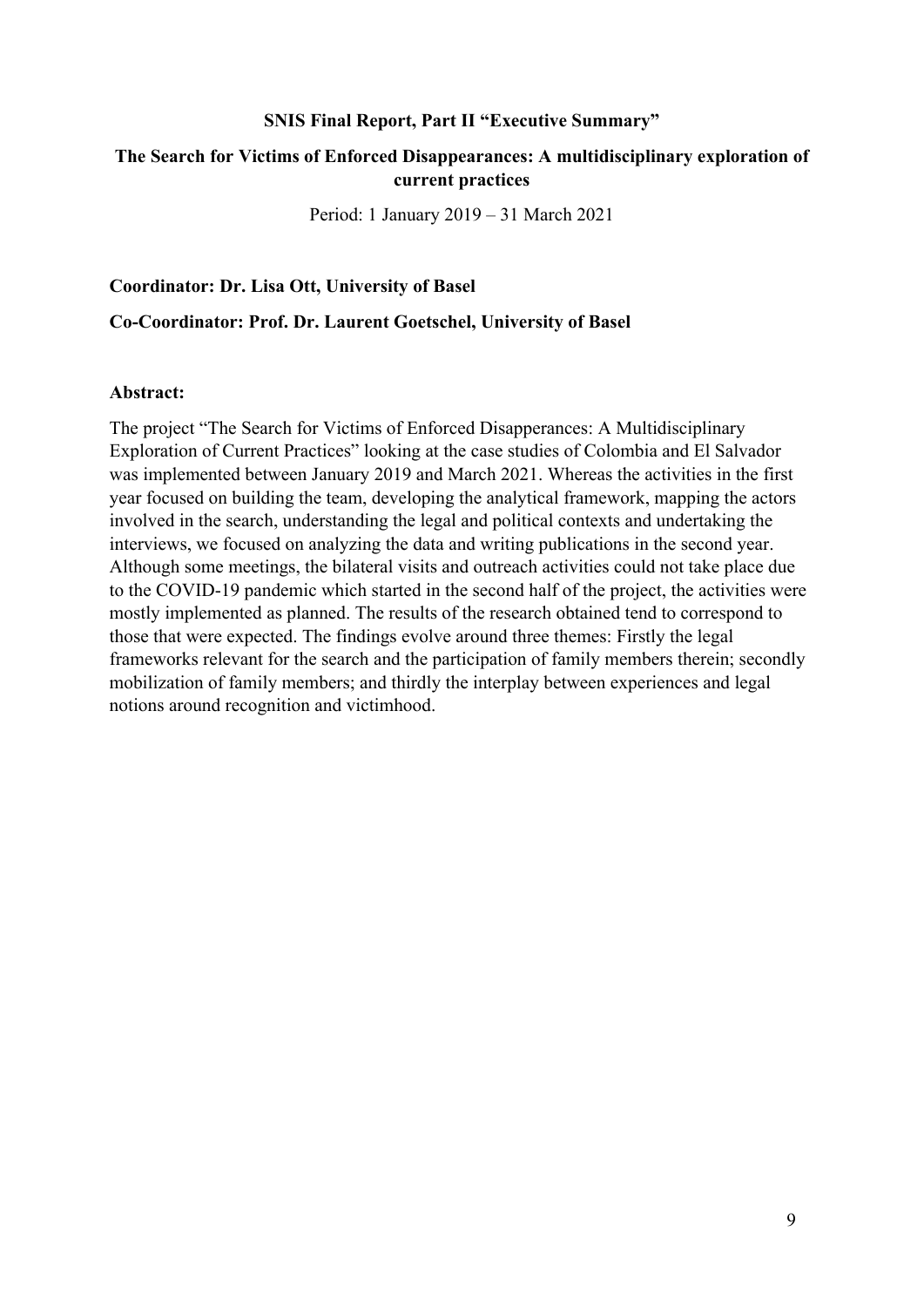## **1 Problem statement and general objective**

The search process for victims of enforced disappearance<sup>1</sup> (ED) is complicated and not well understood, which is at least partially due to the involvement of a series of actors. First, the state may engage in the search through its ordinary justice system or create specific search mechanisms. Second, the family members and other next of kin of the disappeared, who are considered victims,<sup>2</sup> can undertake search activities themselves or contribute with information to the search, while having specific needs, expectations and rights. Third, civil society (CS) and civil society organizations (CSOs) play a key role in working with victims by conducting search efforts or by undertaking advocacy towards the state. However, little is known about the interactions with victims within search processes in concrete cases and their implications for specific search outcomes. Despite some successful experiences in the search for disappeared who have long been dead (e.g. Argentina or Bosnia) and limited success in the search for victims who have been located alive (e.g. El Salvador, Morocco and in some instances presumably as a result of the international pressure manifested through the urgent action and appeals procedures of the UN Committee on Enforced Disappearances (CED) and the UN Working Group on Enforced and Involuntary Disappearances (WGEID)), little research exists on what makes the search successful and how victims can be engaged in a context-sensitive and meaningful manner.

This multidisciplinary research project aimed to explore the foundations and practical implementation of the search for victims of ED, from a legal, psychosocial and political perspective in the two case study countries of Colombia and El Salvador. Our project analyzed the ways in which the needs of the victims may be included in the search process and how this can help to promote the restoration of social ties and trust.

The research questions, hypotheses, research methods and schedule are described in the respective sections of the Working Paper of this project.

## **2 Results**

The findings of the research are described in the respective section of the Working Paper submitted together with this executive summary. After each finding, it is indicated which hypothesis it supports. This shows that the results obtained largely support the hypotheses developed when designing the project.

# **3 Practical application of the research results**

Contributing to the existing international standards and practice in the search for victims of ED, which fully take into account the needs of the victims, was at the forefront of our aims for the practical application of our research. Enhanced standards can improve currently existing

<sup>&</sup>lt;sup>1</sup> Article 2 International Convention for the Protection of All Persons from Enforced Disappearance of 20 December 2006 (ICPPED), UN General Assembly Resolution A/61/177 (2006),

<sup>(</sup>http://www.ohchr.org/Documents/ProfessionalInterest/disappearance‐convention.pdf) (26.03.2021). 2 Article 24 ICPPED.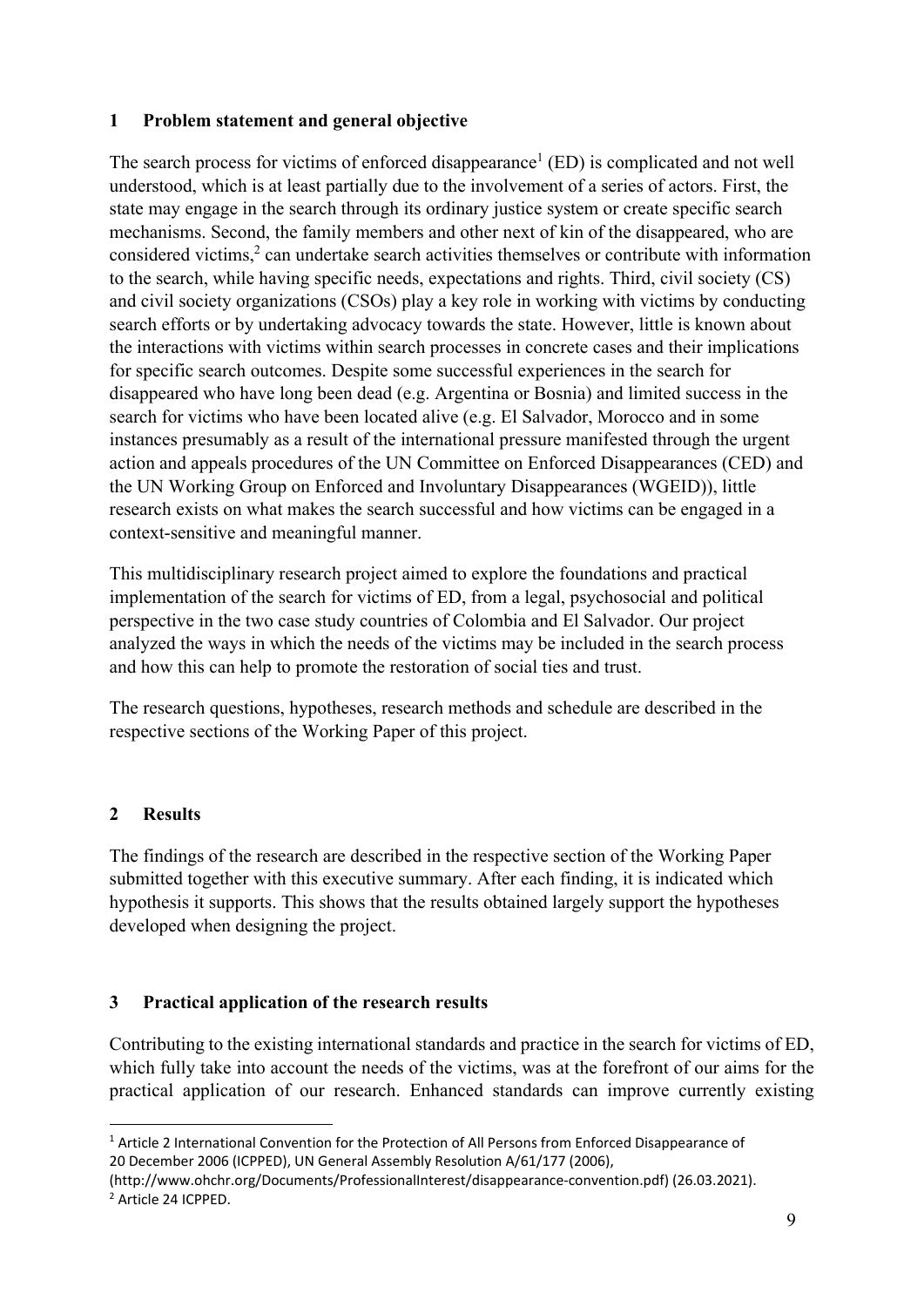domestic policies and frameworks not only in El Salvador and Colombia, but also in other parts of the world. The research results are useful for three types of stakeholders in the case study countries of Colombia and El Salvador, as well as in other countries where cases of ED have occurred or continue to occur:

- CSOs and family associations (incl. Pro-Búsqueda and Dejusticia),
- official search mechanisms,
- and international actors (CED, ICRC, WGEID.

The research has strengthened the internal capacities and legitimacy of Dejusticia by deepening their understanding on the subject matter of the search. For Pro-Búsqueda, being actively involved in searches on a regular basis, the project was a unique opportunity to systematically question, reflect and improve its own practice. The project has furthermore provided opportunities for both CSOs to share their perspectives and expertise between each other and with domestic and international partners.

# **4 Questions that merit further exploration**

Being a largely under researched area, there are many topics that merit further exploration in research and practice. These include:

- Interdisciplinarity is crucial to fully grasp all dimensions of this subject matter, but not enough work has been done on how interdisciplinary research is best conducted.
- The search process is non-linear and complex and should thus be further explored to identify the relevant entry points for the families of the disappeared.
- Knowledge is needed regarding how official search mechanisms should coordinate and exchange with CSOs and how CSOs can work more effectively with the official search mechanisms.
- Coordination within the search, including but not limited to the search and criminal investigation.
- Psychosocial support to victims is key. What kind of services are effective at what stage of the search process?
- How effective is and what are the limitations of the participation of CSOs and family members in the search?
- A deeper understanding of the differences between the categories of ED (political opposition, CSOs, human rights defenders, migrants etc.) and the implications for the different categories of victims (children, partners, friends, community etc.) is required.
- On the effectiveness of search mechanisms: what kind of mechanism is useful in what kind of context? This includes an exploration of whether and when a CSO/victimbased mechanism with the support of the state would be effective.
- What are the international legal responsibilities of the state as a result of breaching its obligation to search with due diligence?
- When does the obligation to search end (if at all)?

## **5 Practical and policy recommendations for Colombia, El Salvador and other countries where ED occurs**

- Recognition is a first step towards reparation and attending to victims' needs. As such, at the domestic level, states should develop clear legal frameworks, policies and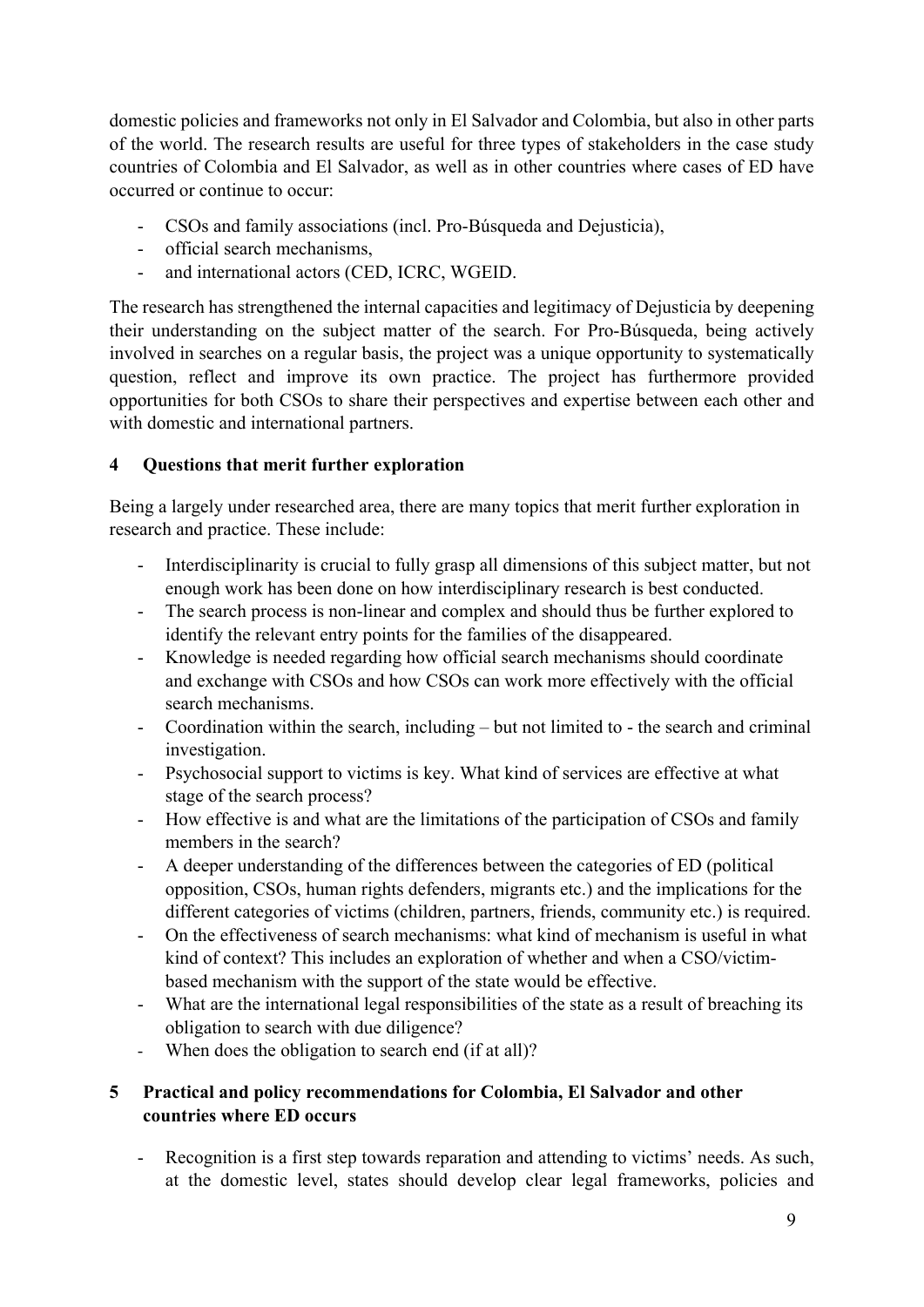practices to recognize the suffering of victims of ED, to search for the disappeared and to provide support and reparations. However, search activities also need to be undertaken in the absence of such a framework based on the general international legal obligations.

- Search and participation therein should be regarded as an inherent part of the right to truth. Given the international nature of the right, even in the absence of an explicit legal framework for the search and participation, the failure to undertake the search with the participation of the families of the disappeared is not justified.
- The signature and implementation of the international legal conventions on ED are key steps to advance the domestic legal framework and practice.
- Search processes and activities, as well as the participation of family members therein, need to be designed to account for the specific domestic legal and socio-political context. When deciding how to best guarantee the participation of family members, the desires of the individuals concerned need to be considered.
- In addition to tackling impunity as a significant obstacle to recognition in the legal realm, policies should aim to promote the social recognition of victims through measures of financial compensation and commemorations, which can serve as a meaningful mark of societal solidarity and help support community reintegration.
- In contexts of impunity, particularly when laws to address the rights of victims of ED are inexistent, supporting the victims' right to truth through humanitarian searches (which do not seek for accountability) is crucial in addressing the need to know the fate of the disappeared as a significant form of recognition.
- Taking into account victims' right to justice, the implementation of legal frameworks on the search and participation should be ensured e.g. by effectively investigating the individual responsibilities of state agents who do not adhere to their duties related to the search.
- Search mechanisms and processes need to have liaison persons to provide adequate information and treatment to family members from the beginning of the search process to the end.
- Search mechanisms and processes need to have liaison persons to exchange information with CSOs on specific cases and to bring the observations and recommendations of CSOs to the decision makers within the institutions.

# **6 Dissemination**

The research team has started to disseminate the ongoing research activities as well as preliminary findings to different stakeholders within their national and international networks. At the international level, this includes the CED and their work related to the drafting and promotion of the GP, as well as exchanges with the ICRC, the WGEID, the ICMP and other international stakeholders interested in improving the search processes for victims. At the national levels, our partners are in contact with the Search Commissions in El Salvador and the Search Unit in Colombia, in view of identifying further opportunities to share the learnings from this research.

The following specific activities have been undertaken to disseminate our work: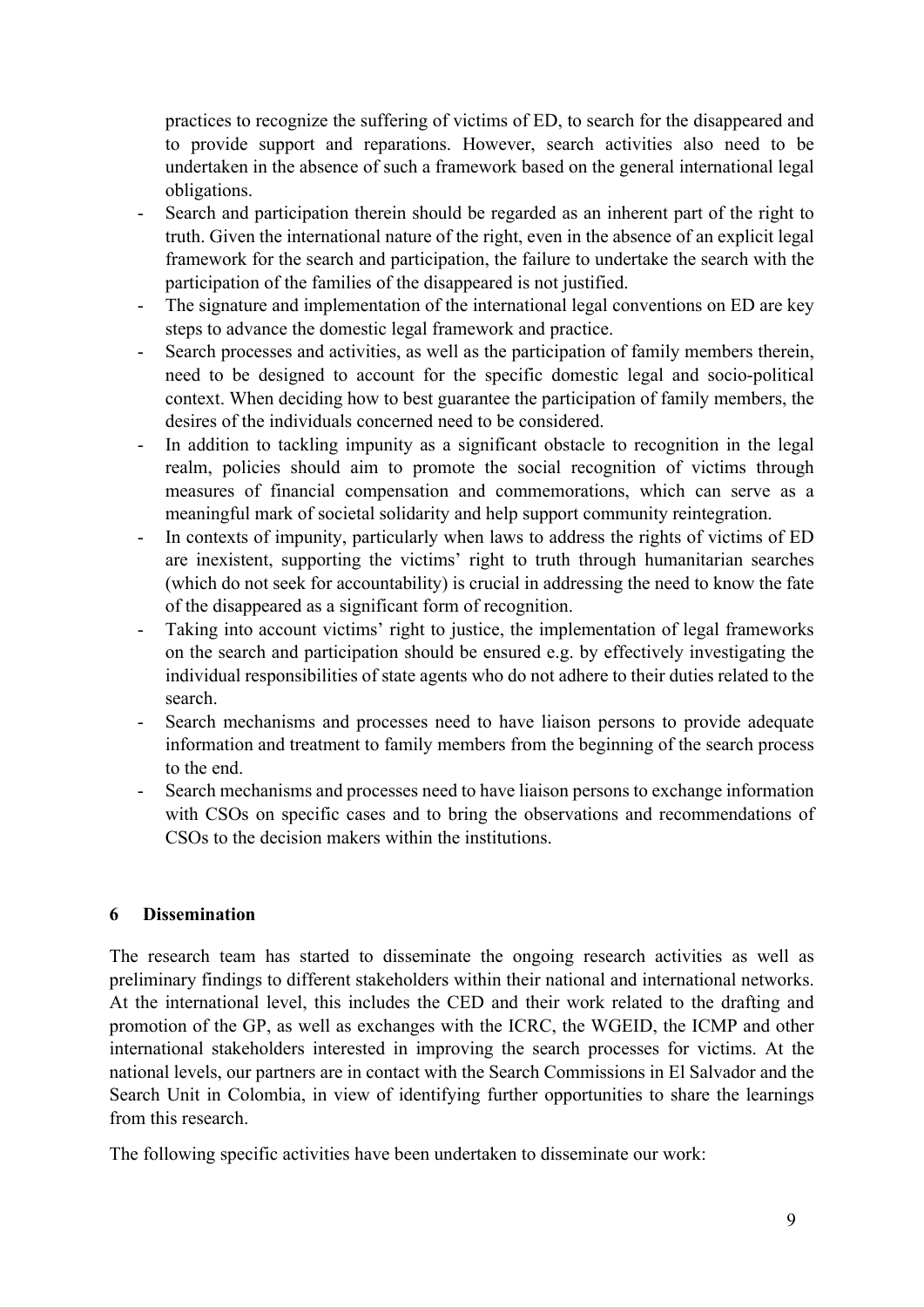- With the purpose of reaching a wider audience, team members from Pro-Búsqueda shared their experience of working on the topic of the ED of children at a public event in Bern (Switzerland) and were also interviewed by Radio Bern RaBe<sup>3</sup> during their visit to Switzerland in February 2019 for the launch workshop.
- 16<sup>th</sup> session of the Committee on Enforced Disappearances, 12 April 2019 in Geneva (Dr. Lisa Ott, presentation of the work of the project).
- During the Latin American Studies Association Conference, which took place from 24 to 27 May 2019 in Boston, Alejandro Jiménez-Ospina presented a paper derived from the project regarding the participation of victims in the search process and the relationship with the participation in broader transitional justice processes.
- Team members shared preliminary findings at two International Expert Workshops which took place in Jordan (September  $2019)^4$  and Switzerland (February  $2020)^5$ , in the framework of an EU-funded project aimed at preventing ED. That project is run by swisspeace (as part of a bigger consortium) since January 2019 and is in close connection with this research. In the meetings, team members from Pro-Búsqueda, Dejusticia and swisspeace were able to exchange about the initial activities of the project with interested stakeholders from many geographical regions, representing international organizations (e.g. the United Nations Office of the High Commissioner for Human Rights), official search mechanisms (e.g. the Office on Missing Persons in Sri Lanka), non-governmental search initiatives (e.g. the Colectivo Solecito from Mexico), independent experts and academia (e.g. Prof. Gabriella Citroni (who is also an associated member of the research team)), forensics (e.g. the Argentinian Forensic Anthropology Team), and other institutions involved in human rights documentation and advocacy (e.g. Act of Disappeared from Lebanon). The latter contacted the research team requesting more information about the research methodology and preliminary findings in view of the creation of a national commission on the missing and victims of ED in Lebanon.
- Video interviews with Dr. Lisa Ott and Pamela Favre in Amman that are now available on the ICRC community of practice online platform.<sup>6</sup>
- 17th session of the Committee on Enforced Disappearances, 10 October 2019 in Geneva (Dr. Lisa Ott and Ana Srovin Coralli, presentation of the project).
- Research workshop on International Humanitarian Law and Missing Persons at the ICRC, 25-26 February 2020 in Geneva (Dr. Mina Rauschenbach presentation of the project).
- Annual conference of the European Consortium of Political Research (ECPR), September 2020, Innsbruck (paper entitled "Search for the disappeared: mobilization, identity and in Colombia and El Salvador" presented by Dr. Mina Rauschenbach and Dr. Briony Jones online)

<sup>3</sup> https://rabe.ch/2019/03/04/el‐salvador‐und‐frauen‐fantum/ (30.3.2021).

<sup>&</sup>lt;sup>4</sup> Report of the event: https://shop.icrc.org/missing-persons-amman-report-pdf-en (30.3.2021).

<sup>5</sup> Report of the event:

https://www.swisspeace.ch/assets/publications/downloads/Reports/b966e003cc/Report\_ExpertWorkingMeeti ng\_CoordinatingSearchCriminalInvestigationsConcerningDisappearedPersons.pdf (30.3.2021).

<sup>6</sup> https://vimeo.com/359278658; https://vimeo.com/358739416 (30.4.2021).